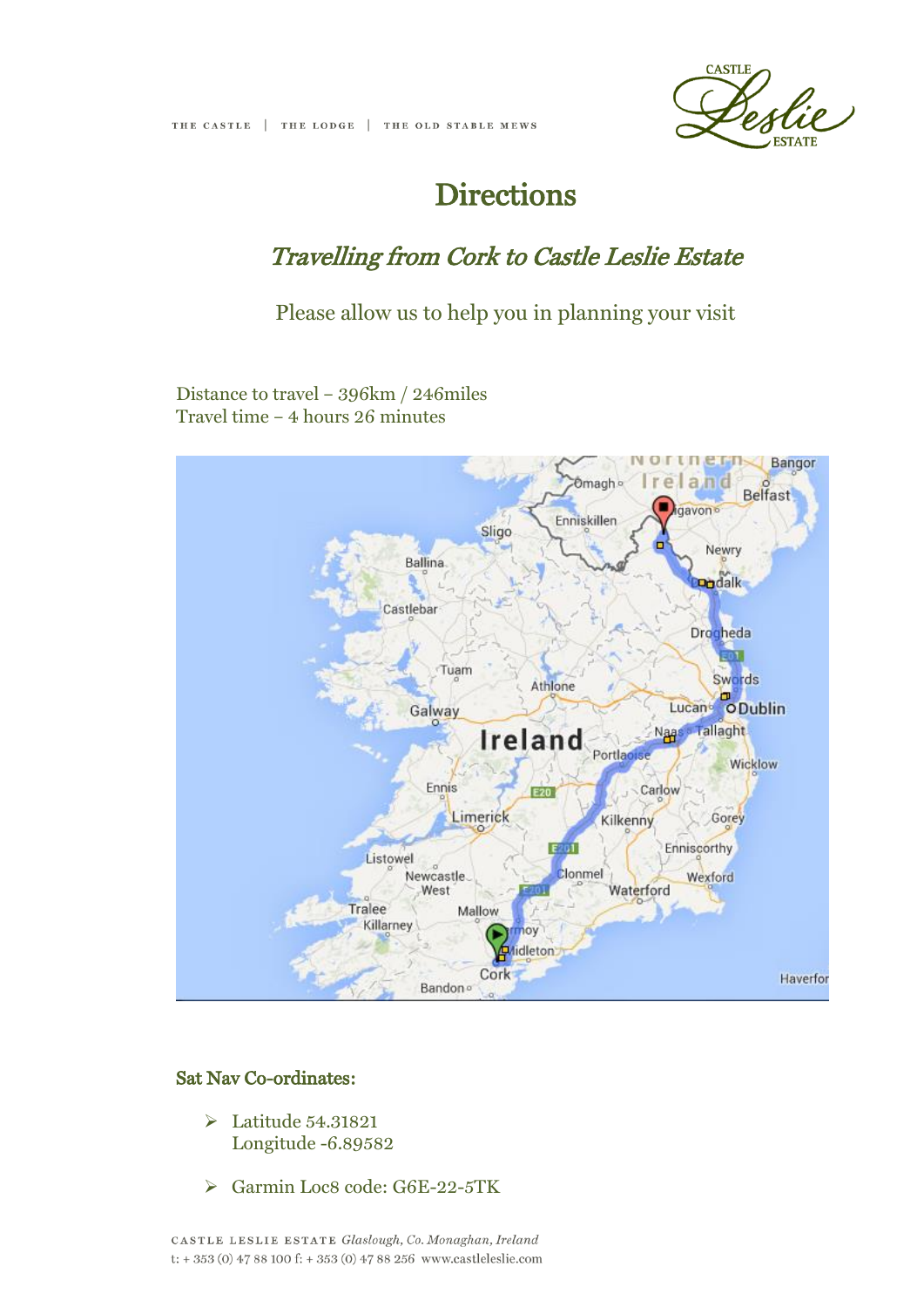## Driving Instructions from Cork to Glaslough

- Start off at Penrose's Quay N8 (signposted All Routes)
- Turn right onto the N8 (signposted Dublin, Rosslare N25)
- Turn right onto Lower Glanmire Road N8
- Kent Railway Station
- At roundabout take the 2nd exit onto the N8 (signposted Dublin)
- At Dunkettle Interchange branch left, then at Dunkettle Interchange (Jct 19) roundabout take the 1st exit onto the M8 (signposted Dublin)
- At Junction 17 continue forward onto the M8 toll motorway (signposted Dublin)
- Continue forward onto the M7 toll motorway (signposted Dublin)
- Portlaoise Main Toll Plaza
- At Junction 18 continue forward onto the M7 toll-free motorway (signposted Dublin)
- At Junction 9 continue forward onto Naas Dual Carriageway N7 (signposted Dublin)
- Newlands Cross, at traffic signals continue forward onto the N7
- At Junction with M50 take left-hand lanes, then join the M50 motorway (signposted M50 Northbound)
- At Junction 7 continue forward onto the M50 toll motorway (signposted Northbound - toll)
- M50 Toll (eFlow barrier-free tolling system)
- At Junction 6 continue forward onto the M50 (signposted Belfast, Dublin Airport)
- Leave the M50 at junction 3 (M1) then take left-hand lanes, then join the M1 motorway (signposted Belfast, Dublin Airport)
- M1 Toll Plaza
- Exit M1 at Junction 14 Ardee (N33)/Derry (N2).
- Follow N2 Monaghan/Derry.
- Continue on the N2 to the Monaghan bypass do not enter town.
- At the 1st roundabout follow N2 signposted for Derry.
- Continue on the Monaghan town by pass to the third roundabout.
- Exit at 3rd exit signposted for Armagh (N12).
- Follow N12 for approx. two miles.
- Turn left at signpost for Glaslough (R185). Travel on this road for approximately 5 minutes (please be advised that there are a number of farms along this road, where you can encounter cattle, sheep and machinery so please drive with caution – a number of poor bends are ahead.
- Continue to the village of Glaslough. Drive through the village to the gates of the Estate.